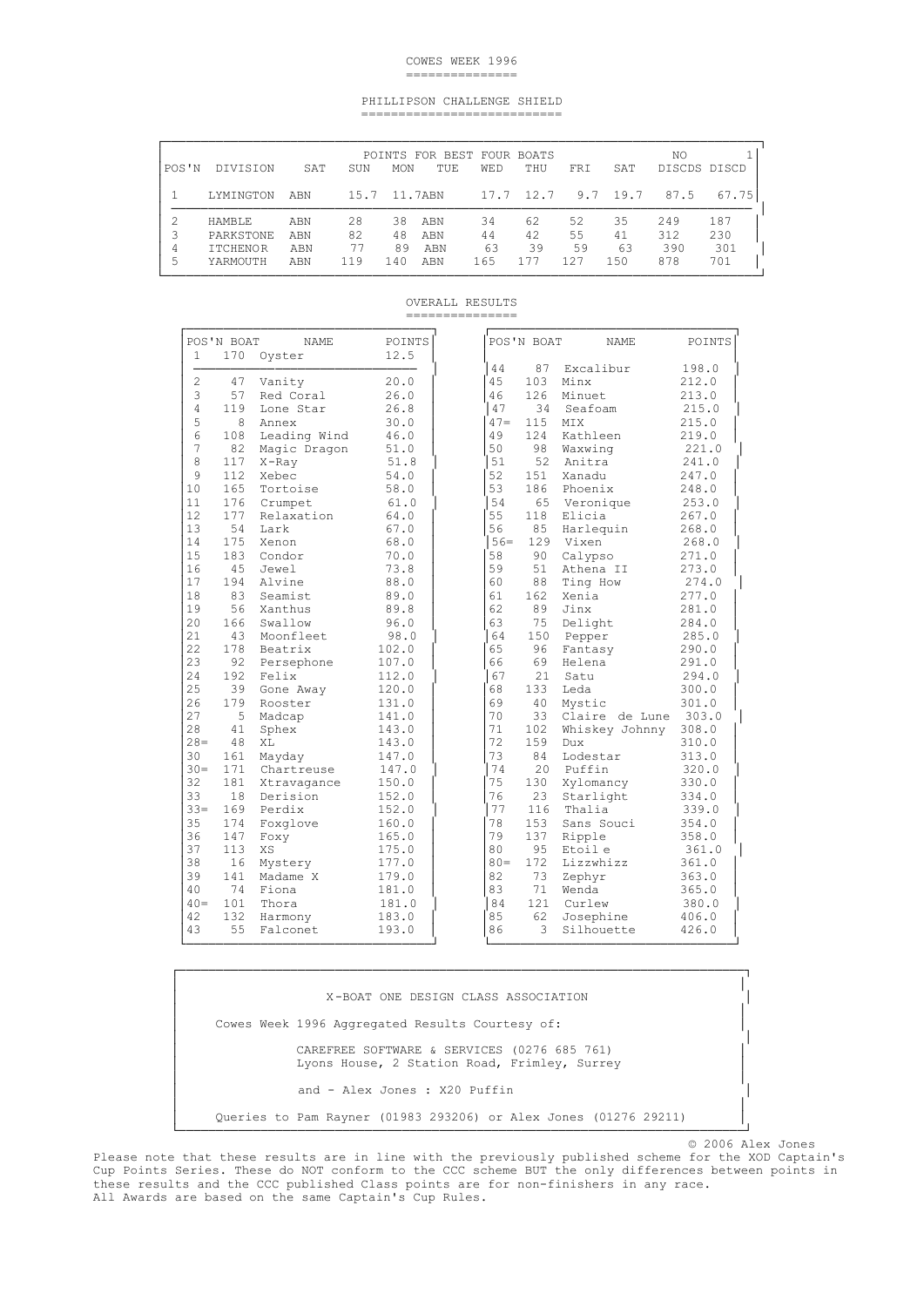| COWES                      |                                                      |                                                |
|----------------------------|------------------------------------------------------|------------------------------------------------|
| -----                      |                                                      |                                                |
|                            | POINTS<br>RACES                                      | POINTS TOTALS                                  |
| PROVISIONAL<br>OR FINAL    | F<br>F<br>F                                          | NO.<br>POSITION                                |
| DAY                        | SA<br>SA<br>SU<br>TU<br>TН<br>FR<br>WF.<br>MO        | $DIS -$<br>$DIS-$<br>LIST                      |
| DATE                       | 6<br>8<br>9 10<br>3<br>5<br>4                        | CARD<br>CARDS                                  |
| <b>NAME</b><br>BOAT        |                                                      | POINTS<br>POS'N BOAT<br><b>NAME</b>            |
|                            |                                                      | 51 Athena II<br>273.0<br>1.                    |
| 20 Puffin                  | 71 66 AB 71 69 62 52<br>AB.                          | 320<br>391                                     |
| 51 Athena II               | 63 59 AB 63 55 59 37<br>AB                           | 336<br>273<br>Puffin<br>2<br>320.0<br>20       |
|                            |                                                      |                                                |
|                            |                                                      |                                                |
|                            |                                                      |                                                |
| <b>HAMBLE</b>              |                                                      |                                                |
|                            |                                                      |                                                |
|                            | <b>RACES</b><br>POINTS                               | POINTS TOTALS                                  |
| PROVISIONAL<br>OR FINAL    | F<br>F<br>F<br>F<br>F<br>F                           | NO.<br>POSITION                                |
| DAY                        | SA<br>SA<br>FR<br>SU<br>TU<br>TН<br>WF.<br>MO        | $DIS -$<br>$DIS-$<br>LIST                      |
| DATE                       | 9 10<br>3<br>8<br>5<br>6<br>4                        | CARD<br>CARDS                                  |
| <b>BOAT</b><br><b>NAME</b> |                                                      | POINTS<br>POS'N BOAT<br><b>NAME</b>            |
|                            |                                                      | 26.0<br>57<br>Red Coral                        |
| 21 Satu                    | 80<br>38<br>51<br>AB<br>67<br>RE<br>AB<br>58         | 294<br>381                                     |
| 33 Claire de Lune          | 39<br>AB<br>73<br>AB<br>60<br>44<br><b>RE</b><br>RF. | Leading Wind<br>390<br>303<br>2<br>46.0<br>108 |

 57 Red Coral │AB 2 4 AB 9 6 21 5 │ 47 26 │ 4 54 Lark 67.0 │ 62 Josephine │AB RE 69 AB RE 76 RE == │ 495 406 │ 5 166 Swallow 96.0 │ 71 Wenda │AB 68 RE AB 75 74 61 NF │ 452 365 │ 6 179 Rooster 131.0 │

 82 Magic Dragon │AB 15 17 AB 6 17 5 8 │ 68 51 │ 8 174 Foxglove 160.0 │ 84 Lodestar │AB 60 63 AB 61 75 DQ 54 │ 401 313 │ 9 124 Kathleen 219.0<br>90 Calypso │AB 46 67 AB 49 39 70 == │ 360 271 │ 10 98 Waxwing 221.0 90 Calypso │AB 46 67 AB 49 39 70 == │ 360 271 │10 98 Waxwing 221.0 │ 96 Fantasy │AB 47 RE AB 66 70 58 49 │ 377 290 │11 118 Elicia 267.0 │ 98 Waxwing │AB 27 45 AB RE 18 44 ND │ 308 221 │12 90 Calypso 271.0 │ 108 Leading Wind 18 3 14 AB 16 33 6 7 79 46 13 150 Pepper 285.0<br>118 Elicia 18 AB RE 65 AB 69 57 35 41 354 267 14 96 Fantasy 290.0 118 Elicia │<br>124 Kathleen │AB RE 65 AB 69 57 35 41 │ 354 267 │14 96 Fantasy 290.0 │<br>124 Kathleen │AB 59 38 AB 46 77 49 27 │ 296 219 │15 21 Satu 294.0 124 Kathleen │AB 59 38 AB 46 77 49 27 │ 296 219 │15 21 Satu 294.0 │ 150 Pepper │<br>166 Swallow │AB 16 9 AB 32 25 29 17 │ 128 96 │ 17 84 Lodestar 313.0 166 Swallow │AB 16 9 AB 32 25 29 17 │ 128 96 │17 84 Lodestar 313.0<br>171 Chartreuse │AB 22 46 AB 42 27 41 15 │ 193 147 │18 73 Zephyr 363.0 171 Chartreuse │AB 22 46 AB 42 27 41 15 │ 193 147 │18 73 Zephyr 363.0 │<br>174 Foxglove │AB 19 37 AB DO 52 33 19 │ 248 160 │19 71 Wenda 365.0 174 Foxglove │AB 19 37 AB DQ 52 33 19 │ 248 160 │19 71 Wenda 365.0 │

╘════════════════════════╛ └─────────────────────────────────┘

|<br>|AB 31 22 AB 25 21 32 RE

**AB ND 75 AB ND 58 RE 56 │ 450 363 │ 7 171 Chartreuse 147.0**<br> **AB 15 17 AB 6 17 5 8 │ 68 051 │ 8 174 Foxglove 160.0** 

| --------                   |                         |    |          |                |    |                      |       |                      |         |               |    |            |             |         |
|----------------------------|-------------------------|----|----------|----------------|----|----------------------|-------|----------------------|---------|---------------|----|------------|-------------|---------|
|                            |                         |    |          | POINTS         |    | RACES                |       |                      |         | POINTS TOTALS |    |            |             |         |
| PROVISIONAL OR FINAL       | F                       | F  | F        | F              | F  |                      | F     | F                    | NO.     | 1             |    |            | POSITION    |         |
| DAY                        | <b>SA</b>               | SU | MO       | TU             | WЕ | TH.                  | FR    | SA                   | $DIS -$ | DIS-          |    |            | LIST        |         |
| DATE.                      | 3                       | 4  | 5        | 6              |    | 8                    | 9     | 10                   | CARDS   | CARD          |    |            |             |         |
| <b>NAME</b><br><b>BOAT</b> |                         |    |          |                |    |                      |       |                      |         |               |    | POS'N BOAT | <b>NAME</b> | POINT S |
|                            |                         |    |          |                |    |                      |       |                      |         |               |    |            | 112 Xebec   | 54.0    |
| 16 Mystery                 | AB 32 41 AB 48 31 47 26 |    |          |                |    |                      |       |                      | 225     | 177           |    |            |             |         |
| 39 Gone Away               | AB                      |    |          |                |    |                      |       | 36 34 AB 22 12 45 16 | 165     | 120           | 2  | 177        | Relaxation  | 64.0    |
| 40 Mystic                  | AB                      | 65 |          | 56 AB 47       |    | 46 RE ND             |       |                      | 388     | 301           | 3  | 192        | Felix       | 112.0   |
| 52 Anitra                  | AB                      | 55 |          |                |    | 58 AB 36 61          | 72 31 |                      | 313     | 2.41          | 4  | 39         | Gone Away   | 120.0   |
| 101 Thora                  | AB                      |    |          |                |    | 39 36 AB 24 51 36 46 |       |                      | 232     | 181           | 5  | 181        | Xtravagance | 150.0   |
| 103 Minx                   | AB                      | 50 |          | 60 AB 54       |    | 41                   | 24 43 |                      | 272     | 212           | 6  | 169        | Perdix      | 152.0   |
| 112 Xebec                  | AB                      | 10 |          | 20 AB 12       |    | -9                   | 14    | 9                    | 74      | 54            | 7  | 16         | Mystery     | 177.0   |
| 116 Thalia                 | AB                      | 74 |          | 74 AB          |    | 76 63 52 RE          |       |                      | 426     | 339           | 8  | 141        | Madame X    | 179.0   |
| 121 Curlew                 | AB                      |    | 73 RE AB |                |    | 64 RE 69             |       | RF.                  | 467     | 380           | 9  | 101        | Thora       | 181.0   |
| 129 Vixen                  | AB                      |    |          |                |    | 66 49 AB 44 54 55 RE |       |                      | 355     | 268           | 10 | 132        | Harmony     | 183.0   |
| 132 Harmony                | AB                      | 29 |          |                |    | 50 AB 38 38 28 RE    |       |                      | 270     | 183           | 11 | 103        | Minx        | 212.0   |
| 141 Madame X               | AB                      | 43 | 39 AB    |                |    | 26 29 56 42          |       |                      | 235     | 179           | 12 | 52         | Anitra      | 241.0   |
| 151 Xanadu                 | AB                      | 57 |          |                |    | 44 AB 43 RE 64 39    |       |                      | 334     | 247           | 13 | 151        | Xanadu      | 247.0   |
| 169 Perdix                 | AB                      |    | 30 ND AB |                |    | 51 15 26 30          |       |                      | 239     | 152           | 14 | 186        | Phoenix     | 248.0   |
| 177 Relaxation             | AB                      | 24 | 15 AB    |                | .5 | 8                    | 31 12 |                      | 95      | 64            | 15 | 129        | Vixen       | 268.0   |
| 181 Xtravagance            | AB                      | 42 | 26 AB    |                |    | 31 ND 15             |       | -36                  | 237     | 150           | 16 | 40         | Mystic      | 301.0   |
| 186 Phoenix                | AB                      |    |          | 25 RE AB ND 42 |    |                      | 7     | NC.                  | 337     | 248           | 17 | 116        | Thalia      | 339.0   |
| 192 Felix                  | AB 18 28 AB 39 10 23 33 |    |          |                |    |                      |       |                      | 151     | 112.          | 18 | 121        | Curlew      | 380.0   |
|                            |                         |    |          |                |    |                      |       |                      |         |               |    |            |             |         |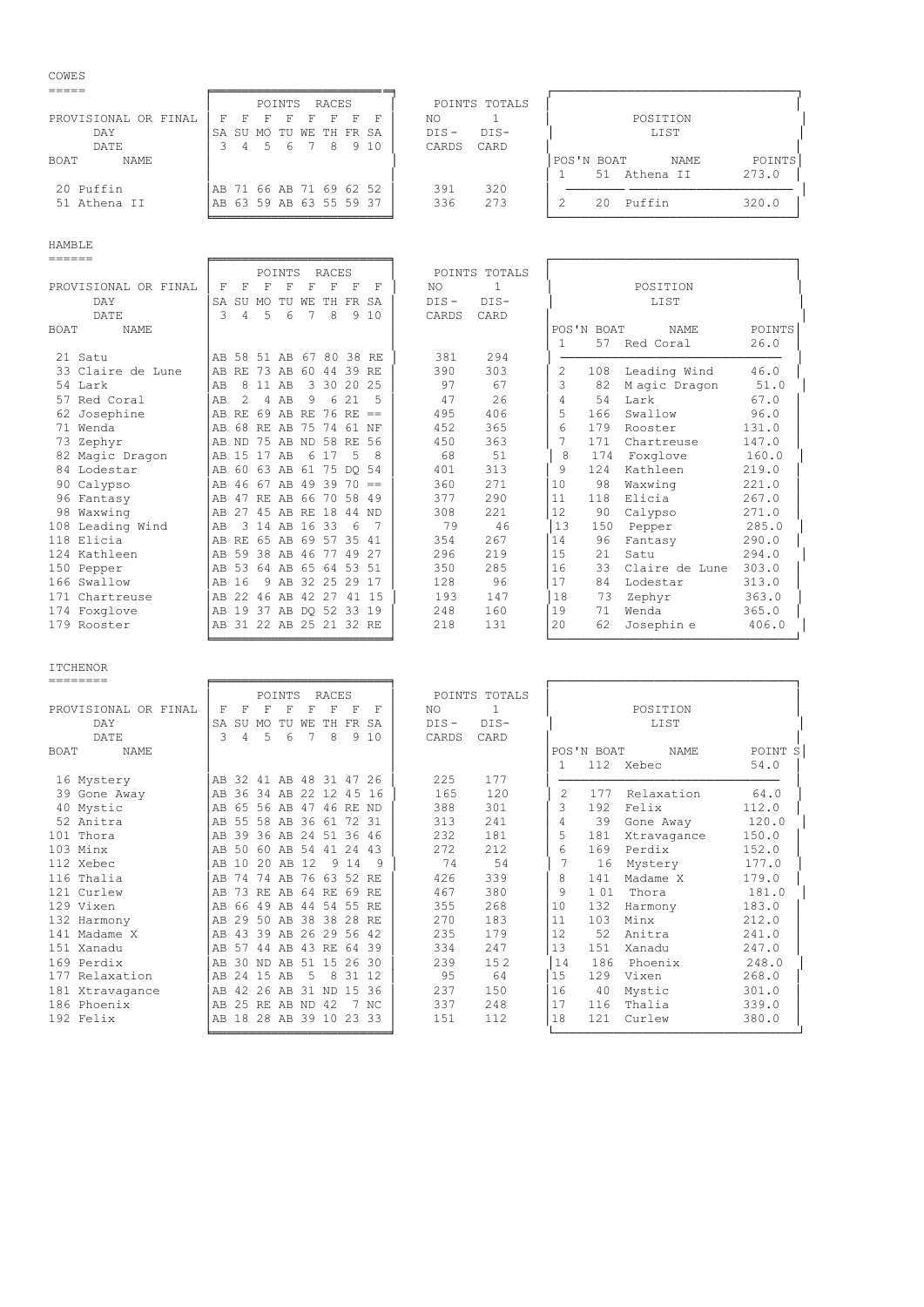LYMINGTON

| ---------                  |                                                                                                   |                     |                                            |
|----------------------------|---------------------------------------------------------------------------------------------------|---------------------|--------------------------------------------|
|                            | POINTS<br>RACES                                                                                   | POINTS TOTALS       |                                            |
| PROVISIONAL OR FINAL       | $\mathbf F$<br>$\mathbf F$<br>$\mathbf F$<br>$\mathbf F$<br>F<br>F<br>F<br>-F                     | $\mathbf{1}$<br>NO. | POSITION                                   |
| DAY                        | SA SU MO TU WE TH FR SA                                                                           | $DIS -$<br>$DIS-$   | LIST                                       |
| DATE                       | 3<br>$\overline{4}$<br>5<br>6<br>7<br>8<br>9<br>10                                                | CARDS<br>CARD       |                                            |
|                            |                                                                                                   |                     |                                            |
| BOAT<br><b>NAME</b>        |                                                                                                   |                     | POS'N BOAT<br>NAME<br>POINTS               |
|                            |                                                                                                   |                     | 170<br>12.5<br>1<br>Oyster                 |
| 3 Silhouette               | AB NC ND AB NC $72$ NC $==$                                                                       | 515<br>426          |                                            |
| 8 Annex                    | AB 13 29 AB<br>$\mathcal{L}$<br>$7\phantom{.0}$<br>$\mathcal{D}$<br>6                             | 59<br>30            | $\overline{2}$<br>26.8<br>119<br>Lone Star |
| 18 Derision                | AB 38 18 AB 27 34 RE 35                                                                           | 239<br>152          | 3<br>8<br>30.0<br>Annex                    |
| 23 Starlight               | AB 45 DO AB<br>62 53 RE RE                                                                        | 422<br>334          | 4<br>$X$ -Ray<br>117<br>51.8               |
| 45 Jewel                   | AB 26 21 AB 20<br>1 18 14                                                                         | 99.7<br>73.7        | 5<br>176<br>Crumpet<br>61.0                |
| 48 XT.                     | AB 44 30 AB 33 26 22<br>32                                                                        | 187<br>143          | 6<br>175<br>Xenon<br>68.0                  |
| 56 Xanthus                 | AB 49 19 AB 28 20<br>1 2 2                                                                        | 138.7<br>89.7       | 7<br>183<br>Condor<br>70.0                 |
| 69 Helena                  | AB 67 48 AB 72 60<br>68<br>-48                                                                    | 363<br>291          | 8<br>4.5<br>Jewel<br>73.8                  |
| 83 Seamist                 | AB 20 24 AB 10 28 25 10                                                                           | 89<br>117           | 9<br>83<br>Seamist<br>89.0                 |
| 87 Excalibur               | AB 28 55 AB 35 40 50<br>- 45                                                                      | 253<br>198          | 10<br>56<br>Xanthus<br>89.8                |
| 88 Ting How                | AB RE RE AB 41 66 60<br>20                                                                        | 361<br>274          | 11<br>102.0<br>178<br>Beatrix              |
| 92 Persephone              | AB ND 32 AB 29 19<br>23<br>4                                                                      | 194<br>107          | 12<br>92<br>Pe rsephone<br>107.0           |
| 102 Whiskey Johnny         | ND 53 AB 68 73 27 ND<br>AB                                                                        | 395<br>308          | 13<br>48<br>143.0<br>XL                    |
|                            | 37 27 AB ND 43 40<br>28<br>AB                                                                     | 262<br>175          | 14<br>147.0                                |
| 113 XS                     |                                                                                                   |                     | 161<br>Mayday                              |
| 117 X-Ray                  | AB 23<br>2 AB 13 23 13<br>1                                                                       | 74.7<br>51.7        | 15<br>18<br>Derision<br>152.0              |
| 119 Lone Star              | $\mathbf{1}$<br>8<br>AB<br>.5<br>AB<br>4<br>9<br><b>RE</b>                                        | 113.7<br>26.7       | 16<br>113<br>XS<br>175.0                   |
| 159 Dux                    | AB 69 68 AB 72 67 66<br>-40                                                                       | 382<br>310          | 17<br>87<br>Excalibur<br>198.0             |
| 161 Mayday                 | 9 10 AB 17 24 ND ND<br>AB                                                                         | 234<br>147          | Ting How<br>18<br>88<br>274.0              |
| 170 Oyster                 | $\overline{1}$<br>3 AB<br>5<br>AB<br>1<br>DO<br>3                                                 | 100.5<br>12.5       | 19<br>69<br>Helena<br>291.0                |
| 172 Lizzwhizz              | AB 62 NF AB<br>77 68<br>67 RE                                                                     | 448<br>361          | 20<br>Whiskey Johnny<br>102<br>308.0       |
| 175 Xenon                  | 4 12 AB 21 ND 10 21<br>AB                                                                         | 155<br>68           | 21<br>159<br>Dux<br>310.0                  |
| 176 Crumpet                | AB 12<br>6 AB 18 14 16<br>13                                                                      | 79<br>61            | 22<br>23<br>Starlight<br>334.0             |
| 178 Beatrix                | AB 11 33 AB 19 36<br>3 NC                                                                         | 191<br>102          | 23<br>172<br>Lizzwhizz<br>361.0            |
| 183 Condor                 | 8 AB<br>$7\phantom{.0}$<br>3 46 RE<br>AB<br>-6                                                    | 157<br>70           | 2.4<br>3<br>Silhouette<br>426.0            |
|                            |                                                                                                   |                     |                                            |
|                            |                                                                                                   |                     |                                            |
| PARKSTONE                  |                                                                                                   |                     |                                            |
| ----------                 |                                                                                                   |                     |                                            |
|                            | POINTS<br><b>RACES</b>                                                                            | POINTS TOTALS       |                                            |
| PROVISIONAL OR FINAL       | $\mathbf F$<br>$\overline{\mathrm{F}}$<br>$\mathbb F$<br>$\mathbf F$<br>$_{\rm F}$<br>F<br>F<br>F | $\mathbf{1}$<br>NO. | POSITION                                   |
| DAY                        | SA SU MO TU WE TH FR SA                                                                           | $DIS-$<br>$DIS -$   | LIST                                       |
| DATE                       | 3<br>5<br>6<br>7<br>8<br>9 10<br>4                                                                | CARDS<br>CARD       |                                            |
| <b>BOAT</b><br><b>NAME</b> |                                                                                                   |                     | POS'N BOAT<br><b>NAME</b><br>POINTS        |
|                            |                                                                                                   |                     | $\mathbf{1}$<br>47 Vanity<br>20.0          |
| 41 Sphex                   | AB RE 23 AB 11 11 DQ 11                                                                           | 231<br>143          |                                            |
| 43 Moonfleet               | AB 14 35 AB 15 16 19 34                                                                           | 133<br>98           | 2<br>Tortoise<br>58.0<br>165               |
| 47 Vanity                  | 7<br>5 AB<br>$\overline{4}$<br>2<br>8<br>$\overline{c}$<br>AB                                     | 28<br>20            | 3<br>194<br>Alvine<br>88.0                 |
| 55 Falconet                | 41 43 AB<br>37 32 48<br>AB<br>-40                                                                 | 241<br>193          | 4<br>43<br>Moonfleet<br>98.0               |
| 65 Veronique               | AB 75 42 AB 52 47 37 RE                                                                           | 340<br>253          | 5<br>41<br>Sphex<br>143.0                  |
|                            |                                                                                                   |                     |                                            |
| 74 Fiona                   | AB RE 40 AB 23 37 43<br>38                                                                        | 268<br>181          | 6<br>74<br>Fiona<br>181.0                  |
| 85 Harlequin               | AB 52 54 AB 59 56 63<br>47                                                                        | 331<br>268          | $\overline{7}$<br>55<br>Falconet<br>193.0  |
| 89 Jinx                    | AB 56 57 AB 55 59 54 NC                                                                           | 370<br>281          | 8<br>126<br>Minuet<br>213.0                |
| 126 Minuet                 | AB 40 31 AB 56 ND 42 44                                                                           | 213<br>300          | 9<br>65<br>253.0<br>Veronique              |
| 137 Ripple                 | 48 70 AB NC 62 NC<br>AB<br>$=$                                                                    | 447<br>358          | 10<br>85<br>268.0<br>Harlequin             |
| 165 Tortoise               | 7 AB 14 22 11<br>4<br>AB DO                                                                       | 146<br>58           | 89<br>Jinx<br>11<br>281.0                  |
| 194 Alvine                 | AB 21 13 AB 34 13 17 24                                                                           | 122<br>88           | 12<br>137<br>Ripple<br>358.0               |
|                            |                                                                                                   |                     |                                            |
|                            |                                                                                                   |                     |                                            |

YARMOUTH

|                      |                 | POINTS    | RACES                   | POINTS TOTALS     |                                 |
|----------------------|-----------------|-----------|-------------------------|-------------------|---------------------------------|
| PROVISIONAL OR FINAL | F<br>F          | F         | F<br>F<br>F<br>F        | NO.               | POSITION                        |
| DAY                  | <b>SA</b><br>SU | TU<br>MO. | FR SA<br>WЕ<br>TH.      | $DIS-$<br>$DIS -$ | LIST                            |
| DATE                 | 3<br>4          | 5<br>6    | 9 1 0<br>8              | CARDS<br>CARD     |                                 |
| BOAT<br>NAME         |                 |           |                         |                   | POS'N BOAT<br>POINTS<br>NAME    |
|                      |                 |           |                         |                   | 141.0<br>5<br>Madcap            |
| 5 Madcap             |                 |           | AB 17 16 AB 30 48 30 ND | 228<br>141        |                                 |
| 34 Seafoam           | 35 ND<br>AB.    | AB        | 40 35 RE 18             | 302<br>215        | 165.0<br>147<br>Foxy            |
| 75 Delight           | -51<br>AB.      | AB<br>-61 | 50<br>74<br>71<br>51    | 358<br>284        | 215.0<br>34<br>Seafoam          |
| 95 Etoile            | AB<br>70        | 72<br>AB  | 79<br>69<br>71<br>- NC  | 361<br>450        | 215.0<br>$3 =$<br>115<br>MIX    |
| 115 MIX              | AB              |           | 64 52 AB 50 50 34 29    | 279<br>215        | 277.0<br>5<br>162<br>Xenia      |
| 130 Xylomancy        | AB<br>61        | 47        | AB 57 78 RE NC          | 330<br>419        | 284.0<br>6<br>75<br>Delight     |
| 133 Leda             | 72<br>AB        | RF.       | AB 53 65 57 53          | 387<br>300        | 300.0<br>133<br>Leda            |
| 147 Foxy             | AB<br>34        | 25<br>AB  | 45<br>49<br>12 RE       | 252<br>165        | 330.0<br>8<br>130<br>Xylomancy  |
| 153 Sans Souci       | 33<br>AB        | 62        | AB NC 81 NC NC          | 443<br>354        | 9<br>153<br>354.0<br>Sans Souci |
| 162 Xenia            | AB.             |           | 54 71 AB 58 45 65 55    | 277<br>348        | 10<br>95<br>Etoile<br>361.0     |
|                      |                 |           |                         |                   |                                 |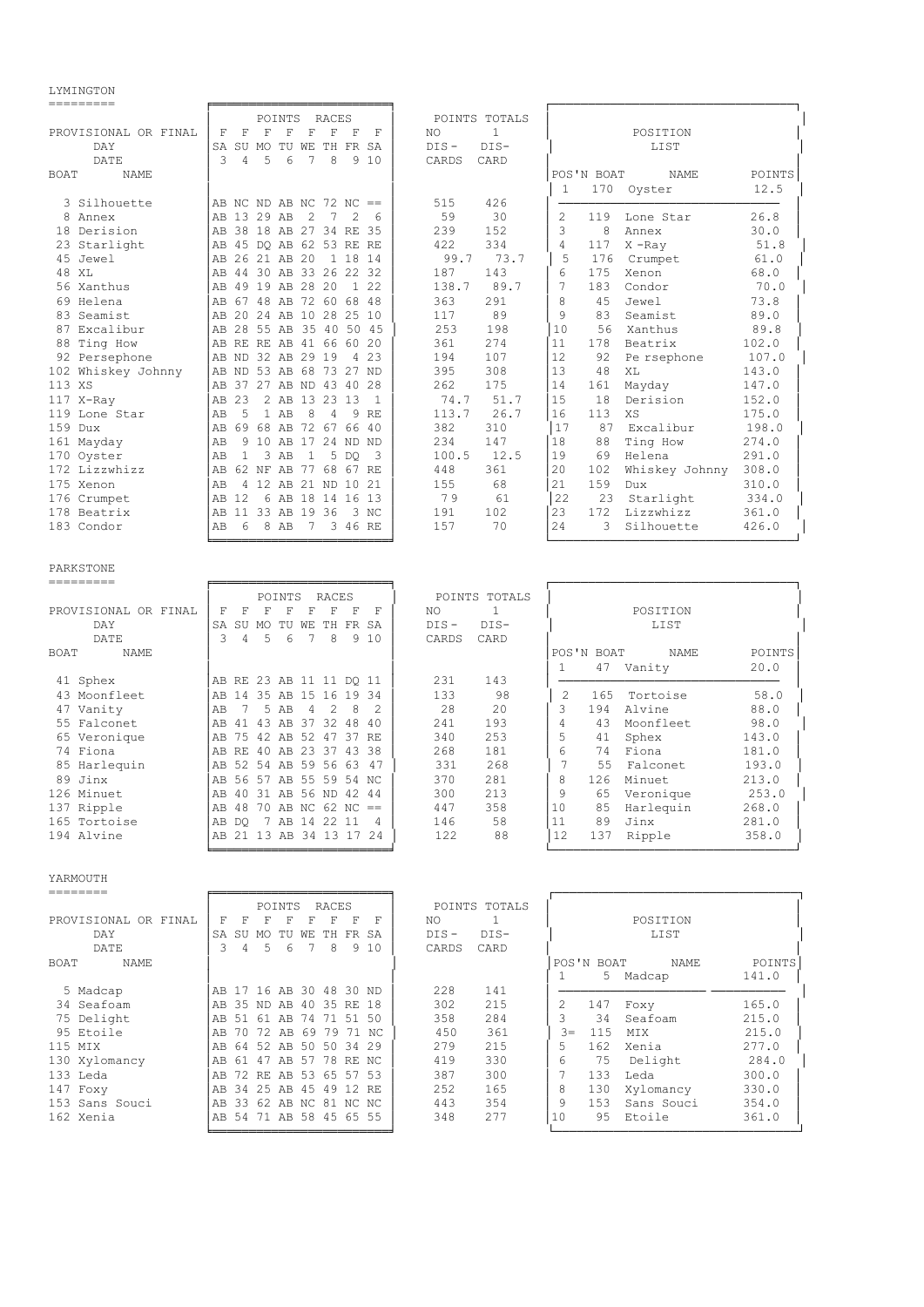| LIFEBOAT SPOONS |
|-----------------|
|-----------------|

| ===============              |                                                                                                                          |                          |                                                              |
|------------------------------|--------------------------------------------------------------------------------------------------------------------------|--------------------------|--------------------------------------------------------------|
|                              | POINTS<br>RACES                                                                                                          | POINTS TOTALS            |                                                              |
| PROVISIONAL OR FINAL         | F<br>$\mathbf F$<br>$\mathbf F$<br>F<br>F<br>$\mathbf F$<br>F<br>F                                                       | 1<br>ΝO                  | POSITION                                                     |
| DAY                          | SA<br>SU MO TU WE TH FR SA                                                                                               | $DIS -$<br>$DIS-$        | LIST                                                         |
| DATE                         | 3<br>5<br>6<br>8<br>9<br>4<br>7<br>-10                                                                                   | CARDS<br>CARD            |                                                              |
| <b>BOAT</b><br>NAME          |                                                                                                                          |                          | POS'N BOAT<br>POINTS<br>NAME<br>1<br>57<br>26.0<br>Red Coral |
| 3 Silhouette                 | AB NC ND AB NC 72 NC $==$                                                                                                | 426<br>515               | $\overline{2}$<br>8<br>30.0<br>Annex                         |
| 5 Madcap                     | 17 16 AB<br>30 48<br>30 ND<br>AВ                                                                                         | 228<br>141               | 3<br>112<br>54.0<br>Xebec                                    |
| 8 Annex                      | AB 13 29 AB<br>2<br>$7\phantom{.0}$<br>$\overline{c}$<br>6                                                               | 59<br>30                 |                                                              |
| 16 Mystery                   | AB 32 41 AB 48 31 47 26                                                                                                  | 225<br>177               | 4<br>177<br>Relaxation<br>64.0                               |
| 18 Derision                  | 38 18 AB 27 34 RE 35<br>AВ                                                                                               | 239<br>152               | 5<br>54<br>Lark<br>67.0                                      |
| 20 Puffin                    | 71 66 AB 71 69 62 52<br>AB<br>58 51 AB 67 80 38 RE<br>AB                                                                 | 391<br>320<br>294<br>381 | 6<br>183<br>70.0<br>Condor<br>7<br>166<br>Swallow<br>96.0    |
| 21 Satu<br>23 Starlight      | 45 DO AB 62 53 RE RE<br>AB                                                                                               | 422<br>334               | 8<br>92<br>107.0<br>Persephone                               |
| 33 Claire de Lune            | 73 AB<br>60 44 39 RE<br>AB<br>RE                                                                                         | 390<br>303               | 9<br>120.0<br>39<br>Gone Away                                |
| 39 Gone Away                 | 36 34 AB 22 12 45 16<br>AB                                                                                               | 165<br>120               | 10<br>5<br>Madcap<br>141.0                                   |
| 40 Mystic                    | 65 56 AB 47 46 RE ND<br>AB                                                                                               | 388<br>301               | 11<br>48<br>XL<br>143.0                                      |
| 48 XL                        | 44 30 AB 33 26 22 32<br>AB                                                                                               | 187<br>143               | 12<br>14 7.0<br>171<br>Chartreuse                            |
| 51 Athena II                 | 63 59 AB 63 55 59 37<br>AВ                                                                                               | 273<br>336               | 13<br>181<br>150.0<br>Xtravagance                            |
| 52 Anitra                    | 55 58 AB 36 61 72 31<br>AB                                                                                               | 313<br>241               | 14<br>18<br>152.0<br>Derision                                |
| 54 Lark                      | AB<br>8 11 AB<br>3 30 20<br>25                                                                                           | 97<br>67                 | 15<br>177.0<br>16<br>Mystery                                 |
| 55 Falconet                  | 41 43 AB<br>37 32 48<br>- 40<br>AВ                                                                                       | 241<br>193               | 16<br>141<br>179.0<br>Madame X                               |
| 57 Red Coral                 | 9<br>6 21<br>2<br>4 AB<br>5<br>AВ                                                                                        | 26<br>47                 | 17<br>74<br>Fiona<br>181.0                                   |
| 62 Josephine<br>65 Veronique | RE 69 AB RE 76<br>RE<br>AВ<br>$\qquad \qquad ==$<br>75 42 AB 52 47 37 RE<br>AB                                           | 406<br>495<br>253<br>340 | $17 =$<br>101<br>Thora<br>181.0<br>19<br>132<br>183.0        |
|                              | 67 48 AB 72 60 68<br>-48                                                                                                 | 363<br>291               | Harmony<br>20<br>55<br>193.0                                 |
| 69 Helena<br>71 Wenda        | AB<br>68 RE AB 75 74 61 NF<br>AB                                                                                         | 452<br>365               | Falconet<br>21<br>87<br>Excalibur<br>198.0                   |
| 73 Zephyr                    | ND 75 AB ND 58 RE<br>56<br>AB                                                                                            | 363<br>450               | 22<br>103<br>Minx<br>212.0                                   |
| 74 Fiona                     | AB RE 40 AB 23 37 43 38                                                                                                  | 268<br>181               | 23<br>126<br>Minuet<br>213.0                                 |
| 75 Delight                   | 51 61 AB 74 71 51 50<br>AВ                                                                                               | 358<br>284               | 24<br>115<br>MIX<br>215.0                                    |
| 84 Lodestar                  | 60 63 AB<br>61 75 DO 54<br>AВ                                                                                            | 313<br>401               | 25<br>124<br>Kathleen<br>219.0                               |
| 85 Harlequin                 | 52 54 AB 59 56 63 47<br>AB                                                                                               | 331<br>268               | 26<br>221.0<br>98<br>Waxwing                                 |
| 87 Excalibur                 | AB<br>28 55 AB 35 40 50 45                                                                                               | 253<br>198               | 27<br>52<br>Anitra<br>241.0                                  |
| 88 Ting How                  | AB RE RE AB 41 66 60 20                                                                                                  | 361<br>274               | 28<br>247.0<br>151<br>Xanadu                                 |
| 89 Jinx                      | 56 57 AB 55 59 54 NC<br>AB                                                                                               | 370<br>281               | 29<br>186<br>248.0<br>Phoenix                                |
| 90 Calypso                   | 46 67 AB 49 39 70<br>AB<br>$==$                                                                                          | 271<br>360               | 30<br>65<br>253.0<br>Veronique                               |
| 92 Persephone                | AB ND 32 AB 29 19<br>4 2 3                                                                                               | 194<br>107               | 31<br>85<br>268.0<br>Harlequin                               |
| 95 Etoile                    | 70 72 AB 69 79<br>AВ<br>71 NC                                                                                            | 450<br>361               | $31 -$<br>129<br>Vixen<br>268.0                              |
| 96 Fantasy<br>98 Waxwing     | 47 RE AB<br>66 70 58 49<br>AB<br>27 45 AB RE 18<br>44 ND                                                                 | 290<br>377<br>308<br>221 | 33<br>90<br>271.0<br>Calypso<br>34<br>273.0<br>51            |
| 101 Thora                    | AB<br>39 36 AB 24 51 36 46<br>AB                                                                                         | 232<br>181               | Athena II<br>35<br>88<br>Ting How<br>274.0                   |
| 102 Whiskey Johnny           | ND 53 AB<br>68 73 27 ND<br>  AB                                                                                          | 308<br>395               | 36<br>162<br>Xenia<br>277.0                                  |
| 103 Minx                     | 50 60 AB 54 41 24<br>AB<br>-43                                                                                           | 272<br>212               | 37<br>89<br>281.0<br>Jinx                                    |
| 112 Xebec                    | AB<br>10 20 AB 12<br>9 1 4<br>9                                                                                          | 74<br>54                 | 38<br>75<br>Delight<br>284.0                                 |
| 115 MIX                      | 64 52 AB 50 50 34 29<br>AВ                                                                                               | 279<br>215               | 39<br>150<br>285.0<br>Pepper                                 |
| 116 Thalia                   | 74 74 AB 76 63 52 RE<br>AВ                                                                                               | 426<br>339               | 40<br>96<br>290.0<br>Fantasy                                 |
| 121 Curlew                   | 73 RE AB<br>AB<br>64 RE<br>69 RE                                                                                         | 380<br>467               | 41<br>69<br>291.0<br>Helena                                  |
| 124 Kathleen                 | 59 38 AB 46 77 49 27<br>AB                                                                                               | 296<br>219               | 42<br>21<br>294.0<br>Satu                                    |
| 126 Minuet                   | 40 31 AB 56 ND 42 44<br>AB                                                                                               | 213<br>300               | 43<br>40<br>Mystic<br>301.0                                  |
| 129 Vixen                    | 66 49 AB<br>AB<br>44 54 55 RE                                                                                            | 268<br>355               | 44<br>33<br>Claire de Lune<br>303.0                          |
| 130 Xylomancy                | 61 47 AB 57 78 RE NC<br>AB                                                                                               | 419<br>330               | 45<br>308.0<br>102<br>Whiskey Johnny                         |
| 132 Harmony                  | AB 29 50 AB 38 38 28 RE                                                                                                  | 270<br>183               | 46<br>159<br>310.0<br>Dux                                    |
| 137 Ripple                   | AB 48 70 AB NC 62 NC ==<br>AB 43 39 AB 26 29 56 42                                                                       | 447<br>358<br>235<br>179 | 47<br>313.0<br>84<br>Lodestar<br>48<br>20                    |
| 141 Madame X<br>150 Pepper   | AB 53 64 AB 65 64 53 51                                                                                                  | 350<br>285               | Puffin<br>320.0<br>49<br>130 Xylomancy<br>330.0              |
| 151 Xanadu                   | AB 57 44 AB 43 RE 64 39                                                                                                  | 334<br>247               | 50<br>23<br>Starlight<br>334.0                               |
| 153 Sans Souci               | AB 33 62 AB NC 81 NC NC                                                                                                  | 443<br>354               | 51<br>116<br>Thalia<br>339.0                                 |
| 159 Dux                      | AB 69 68 AB 72 67 66 40                                                                                                  | 382<br>310               | 52<br>Sans Souci<br>153<br>354.0                             |
| 162 Xenia                    | AB 54 71 AB 58 45 65 55                                                                                                  | 277<br>348               | 53<br>137<br>Ripple<br>358.0                                 |
| 166 Swallow                  | 9 AB 32 25 29 17<br>AB 16                                                                                                | 128<br>96                | 54<br>95 Etoile<br>361.0                                     |
| 171 Chartreuse               | AB 22 46 AB 42 27 41 15                                                                                                  | 193<br>147               | $54-$<br>172<br>Lizzwhizz<br>361.0                           |
| 172 Lizzwhizz                | AB 62 NF AB 77 68 67 RE                                                                                                  | 448<br>361               | 56<br>73<br>Zephyr<br>363.0                                  |
| 177 Relaxation               | AB 24 15 AB<br>5 8 31 12                                                                                                 | 95<br>64                 | 57<br>71<br>Wenda<br>365.0                                   |
| 181 Xtravagance              | AB 42 26 AB 31 ND 15 36                                                                                                  | 237<br>150               | 121<br>Curlew<br>58<br>380.0                                 |
| 183 Condor                   | AB<br>6 8 AB<br>7 3 46 RE                                                                                                | 70<br>157                | 59<br>62 Josephine<br>406.0                                  |
| 186 Phoenix                  | AB 25 RE AB ND 42 7 NC                                                                                                   | 337<br>248               | 60<br>3<br>Silhouette<br>426.0                               |
| OLD MASTERS' CUP             |                                                                                                                          |                          |                                                              |
| ================             | RACES                                                                                                                    | POINTS TOTALS            |                                                              |
| PROVISIONAL OR FINAL         | POINTS<br>$\mathbf{F}$<br>$\mathbb{F}$<br>$\mathbf F$<br>$\mathbb F$<br>$\mathbf{F}$<br>F<br>$\mathbb F$<br>$\mathbb{F}$ | $\mathbf{1}$<br>ΝO       | POSITION                                                     |
| DAY                          | SA SU MO TU WE TH FR SA                                                                                                  | $DIS-$<br>DIS-           | LIST                                                         |
| DATE                         | 5<br>6<br>3 4<br>7 8<br>9 10                                                                                             | CARDS<br>CARD            |                                                              |
| BOAT<br>NAME                 |                                                                                                                          |                          | POS'N BOAT<br>POINTS<br>NAME                                 |
|                              |                                                                                                                          |                          | 8 A nnex<br>30.0<br>$\mathbf{1}$                             |
| 8 Annex                      | AB 13 29 AB<br>2<br>$\overline{7}$<br>2<br>- 6                                                                           | 59<br>30                 |                                                              |
| 84 Lodestar                  | AB 60 63 AB 61 75 DQ 54                                                                                                  | 313<br>401               | 2<br>61.0<br>176 Crumpet                                     |
| 87 Excalibur                 | AB 28 55 AB 35 40 50 45                                                                                                  | 253<br>198               | 3<br>181 Xtravagance<br>150.0                                |
| 176 Crumpet                  | AB 12 6 AB 18 14 16 13                                                                                                   | 79<br>61                 | 4<br>87 Excalibur<br>198.0                                   |
| 181 Xtravagance              | AB 42 26 AB 31 ND 15 36                                                                                                  | 237<br>150               | 5<br>84 Lodestar<br>313.0                                    |

╘════════════════════════╛ └─────────────────────────────────┘